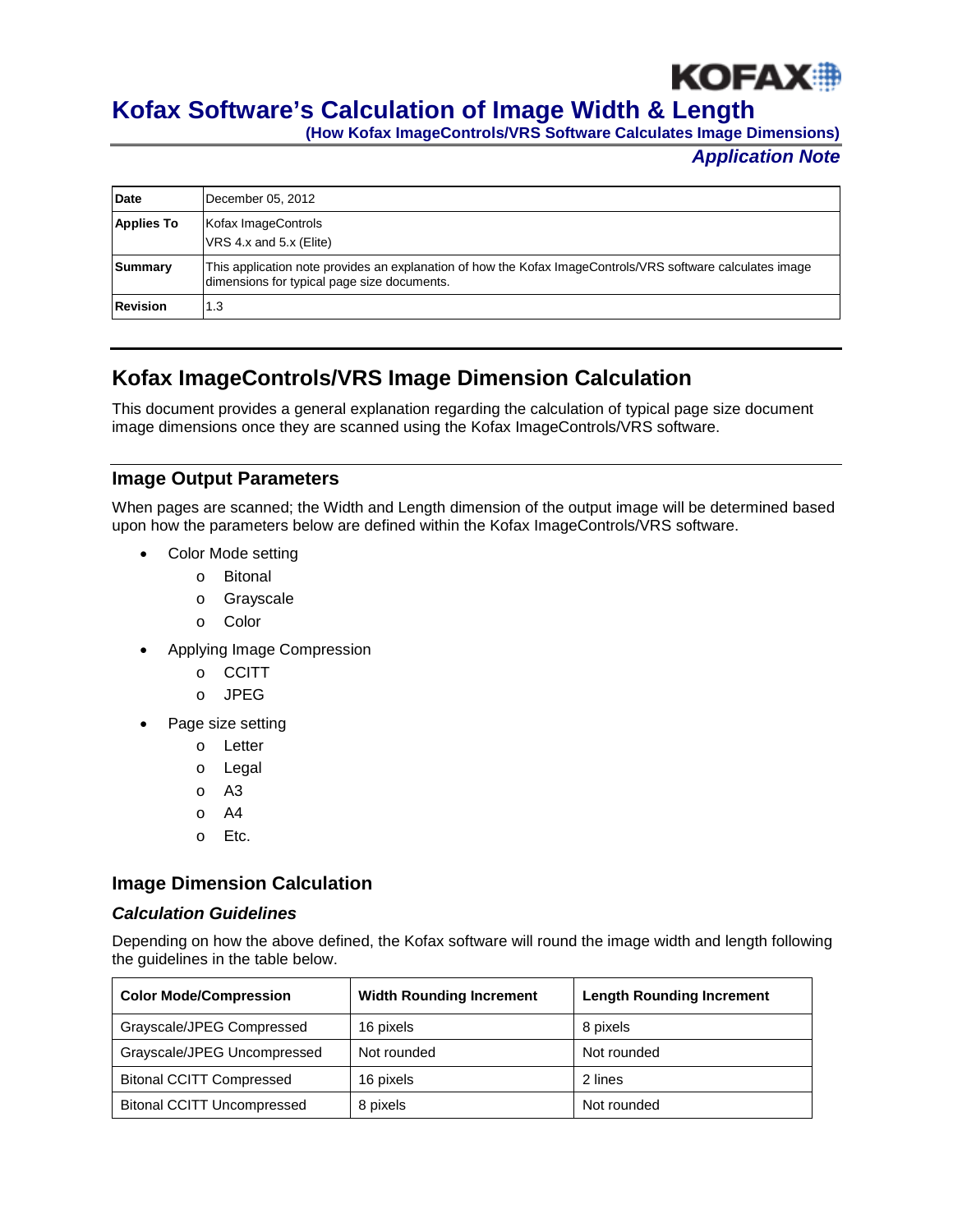

## **Calculation of Image Width & Length**

#### *Calculation Formula*

The Kofax software formulates the actual size of the scanned images using the steps below.

- 1. Determines the page size as pixel or line value.
- 2. Calculates the value to be rounded using table above.
- 3. Rounds the results to the nearest whole number.
- 4. Formulates the new pixel or line value.
- 5. Formulates the actual image size.

#### *Calculation Examples*

Below, is an example of how the Kofax software will calculate a letter size (8.5" x 11") page which was scanned at 200 DPI with bitonal compression.

#### **Paper Width calculation:**

- 1. 8.5 inches x 200 dpi = 1700 pixels
- 2. 1700 pixels/ 16 pixel  $= 106.25$  (106.25 is rounded down to the nearest whole number 106 pixels)
- 3. 106 pixels x 16 = 1996 pixels
- 4. 1696 pixels / 200 dpi = 8.48 inches ( closet accepted value to actual size 8.5 inches )
- 5. Therefore the 1696 pixels (8.48 inches) value would be the output image width.

#### **Paper Length calculation:**

- 1. 11 inches x 200 dpi = 2200 pixels.
- 2. 2200 pixels/ 2 lines= 1100 pixels.
- 3. 1100 pixels x 2 lines = 2200 pixels.
- 4. 2200 pixels equate to 11 inches (2200 pixels / 200 dpi = 11 inches).
- 5. 2200 pixels (11 inches) would be the image actual Length.

Thus for a letter size page, the bitonal scanned image at 200 dpi with CCITT G4(3) compression has an actual size of 1696 x 2200 pixels, or 8.48 x 11 inches.